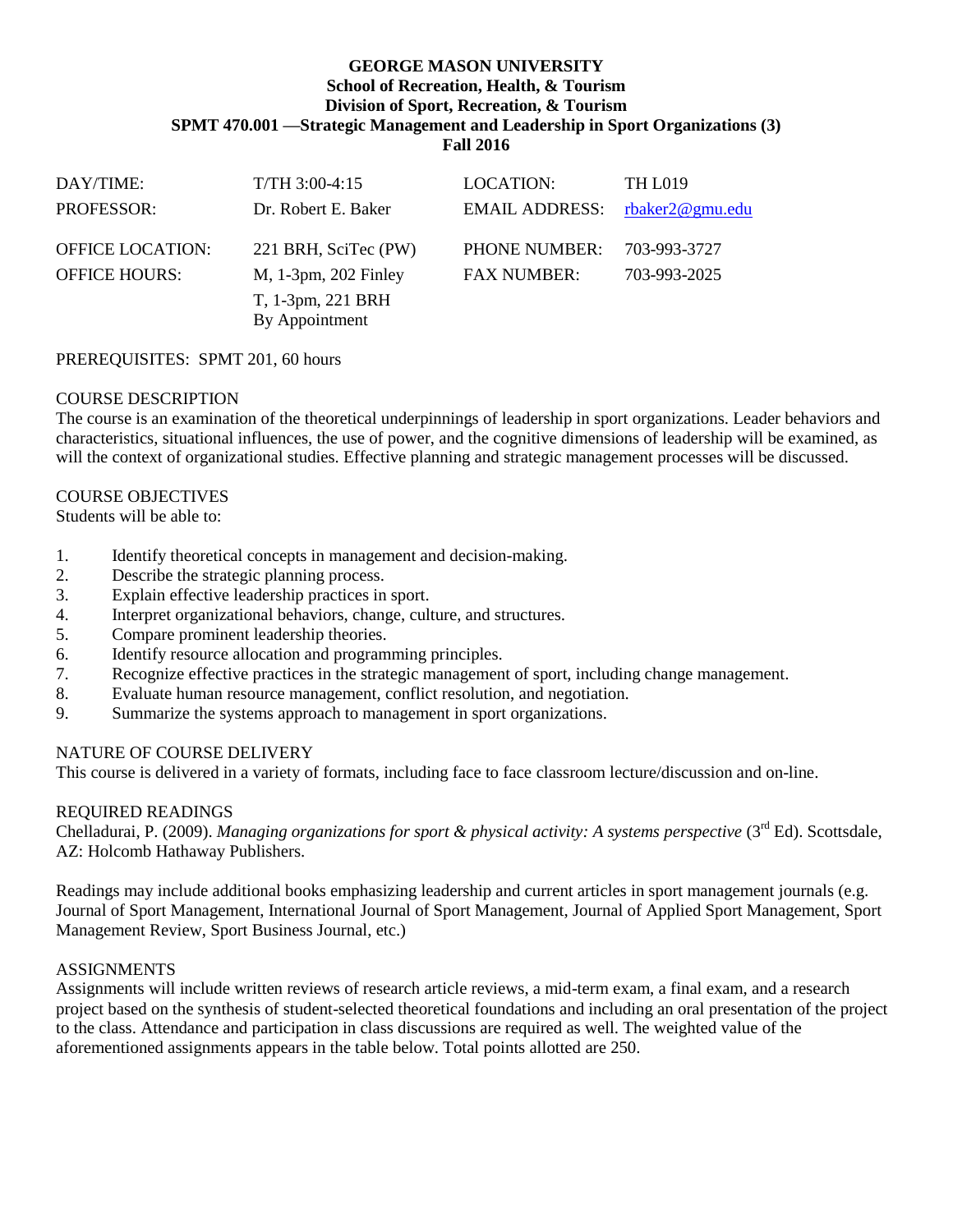| <b>EVALUATION</b>                                              |                 |
|----------------------------------------------------------------|-----------------|
| Research Project Paper/Presentation--Paper must be in APA      | 75 points (30%) |
| format. Project will be evaluated based upon theoretical       |                 |
| framework, clarity, and substantive content. Presentation will |                 |
| be based on content, effective speaking, and professionalism.  |                 |
| Participation Book & Article Reviews- article reviews must     | 50 points (20%) |
| include a summary of major components and be in APA format;    |                 |
| participation includes active engagement, attentiveness, and   |                 |
| responsiveness.                                                |                 |
| Mid Term- This evaluation will include true/false questions,   | 50 points (20%) |
| multiple choice and short essay; the test will be based on     |                 |
| content covered prior to giving it.                            |                 |
| Final Exam-This test will be a combination of short answer,    | 75 points (30%) |
| short and long essay with some matching and multiple choice;   |                 |
| there will be some content covered in the midterm but will     |                 |
| primarily focus on content after the midterm.                  |                 |
| <b>TOTAL</b>                                                   | 250 points      |

# *Instructor Expectations:*

1. All assigned reading for each class is expected to be done prior to coming to class.

2. All written assignments must be typed (computer word processing is recommended).

3. Regular attendance and participation is expected. If you miss a class, it is your responsibility to obtain class materials from sources other than the instructor.

4. Students must abide by the Honor Code, guided by the spirit of academic integrity.

*Class Attendance:* It enhances your academic success to be in class; therefore, you should attend ALL scheduled class meetings in accordance with George Mason policy: Students are expected to attend the class periods of the courses for which they register. In-class participation is important not only to the individual student, but to the class as a whole. Because class participation may be a factor in grading, instructors may use absence, tardiness, or early departure as de facto evidence of nonparticipation. Students who miss an exam with an acceptable excuse may be penalized according to the individual instructor's grading policy, as stated in the course syllabus.

*Participation:* Respect the free exchange of thought in an academic environment and the participants therein. For example: a) do not have any sound emitting devices turned on; b) wait until the teacher/guest speaker has finished prior to gathering your belongings; and c) do not smoke, chew tobacco, eat, sleep, disrupt others by inappropriate talking, or disrespect the class schedule by being tardy. You are encouraged to a) feel free to openly and respectfully contribute your thoughts; b) listen actively to the comments of others; c) be punctual; d) ask any and all appropriate questions that you have; and e) maintain civility in your interpersonal communications. Class discussions will be conducted in a civil, informed fashion wherein disruptive students will be asked to leave the class. Your contributions are not only welcomed, they are essential.

*Alternative Work: There is NO make-up work.* Only those excused absences supported by documentation will be addressed at the instructor's discretion on an individual basis (e.g. a physician's note for an illness). Alternative work due to intercollegiate athletic competitions or other legitimate university activity must be arranged PRIOR to due date. A grade of '0' will be assigned to all missed work unless otherwise determined by the instructor.

The instructor is solely responsible for assigning grades. As such, the instructor reserves the right to assess student performance in each of the categories identified in the EVALUATION section of this syllabus. Student non-compliance with stated academic, honor, attendance, or participation expectations will result in a '0' for the associated evaluation.

Any circumstance arising that is not explicitly addressed in this syllabus or by George Mason University policy, is implicitly governed under the auspices of common sense and will be dealt with using the instructor's discretion.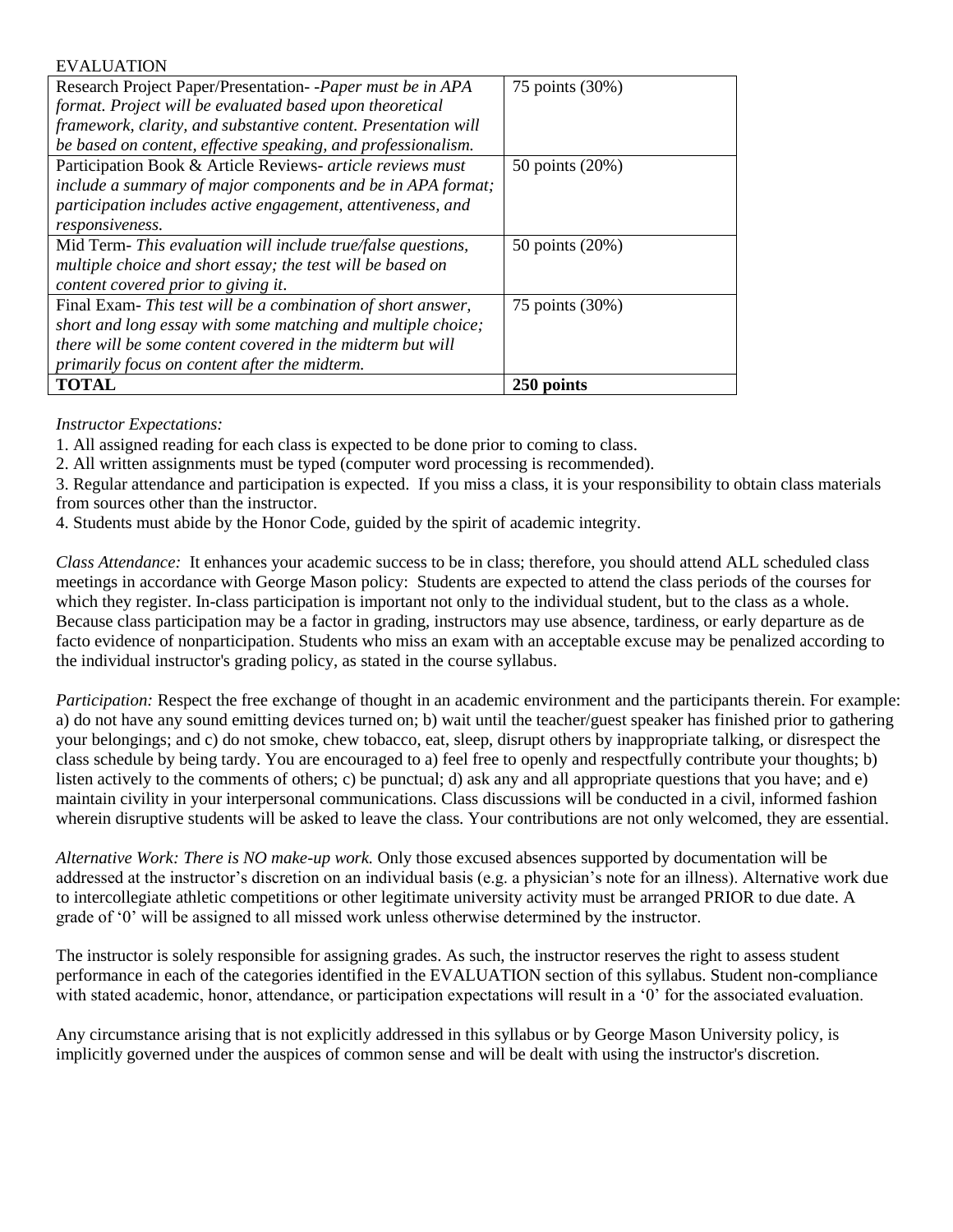# GRADING: *There will be NO extra credit!!!*

| <b>Cumulative Points</b> | Percentage % | Letter Grade |
|--------------------------|--------------|--------------|
| $234 - 250$              | $100 - 94$   | A            |
| $224 - 233$              | $93 - 90$    | $A-$         |
| $214 - 223$              | $89 - 86$    | $B+$         |
| $204 - 213$              | $85 - 82$    | B            |
| $196 - 203$              | $81 - 79$    | $B -$        |
| $189 - 195$              | 78-76        | $C+$         |
| $179 - 188$              | $75 - 72$    | C            |
| $174 - 178$              | 71-70        | $C-$         |
| $149 - 173$              | 69-60        | D            |
| < 148                    | 59% & Below  | F            |

# TENTATIVE COURSE SCHEDULE

| <b>Date</b> |         | <b>Topic</b>                             | <b>Readings/Assignment Due</b>               |
|-------------|---------|------------------------------------------|----------------------------------------------|
| $8 - 30$    | Week 1  | Introduction                             |                                              |
| $9-1$       |         | Organizations                            |                                              |
| $9 - 6$     | Week 2  | Organizational behavior, symbolism       | Chella-1,2                                   |
| $9 - 8$     |         | Organizational culture                   |                                              |
| $9-13$      | Week 3  | Organizational effectiveness             | $C-3,4$                                      |
| $9 - 15$    |         | Organizational change                    | Fullan article                               |
| $9 - 20$    | Week 4  | <b>Systems Thinking</b>                  | C-5; Senge excerpt                           |
| $9 - 22$    |         |                                          | <b>DUE: Article Review One</b>               |
| $9 - 27$    | Week 5  | <b>Strategic Planning</b>                | $C-6,7$                                      |
| $9-29$      |         | <b>Strategic Planning</b>                |                                              |
| $10-4$      | Week 6  | Strategic planning                       |                                              |
| $10-6$      |         | Wrap Up of Organizations / Systems       |                                              |
| $10 - 11$   | Week 7  | Mid-Term;                                |                                              |
| $10-13$     |         | Leadership theory ABCs                   | C-8; Baker excerpt                           |
| 10-28       | Week 8  | Leadership theory in sport               | C-9; articles                                |
| $10 - 20$   |         | Leadership theory in sport               | C-10; articles                               |
| $10-25$     | Week 9  | Leadership theory in sport               |                                              |
| $10-27$     |         | Members & Followers, Cohesion            | C-11 ;Carron article; Sivers<br>video TED    |
| $11 - 1$    | Week 10 | Management v. leadership: Best practices | C-12; Baker & Nunes                          |
| $11-3$      |         | HR best practices: Decision making       | $C-13,14$<br><b>DUE</b> ; Article Review Two |
| $11-8$      | Week 11 | Labor relations, problem solving         | $C-15,16$                                    |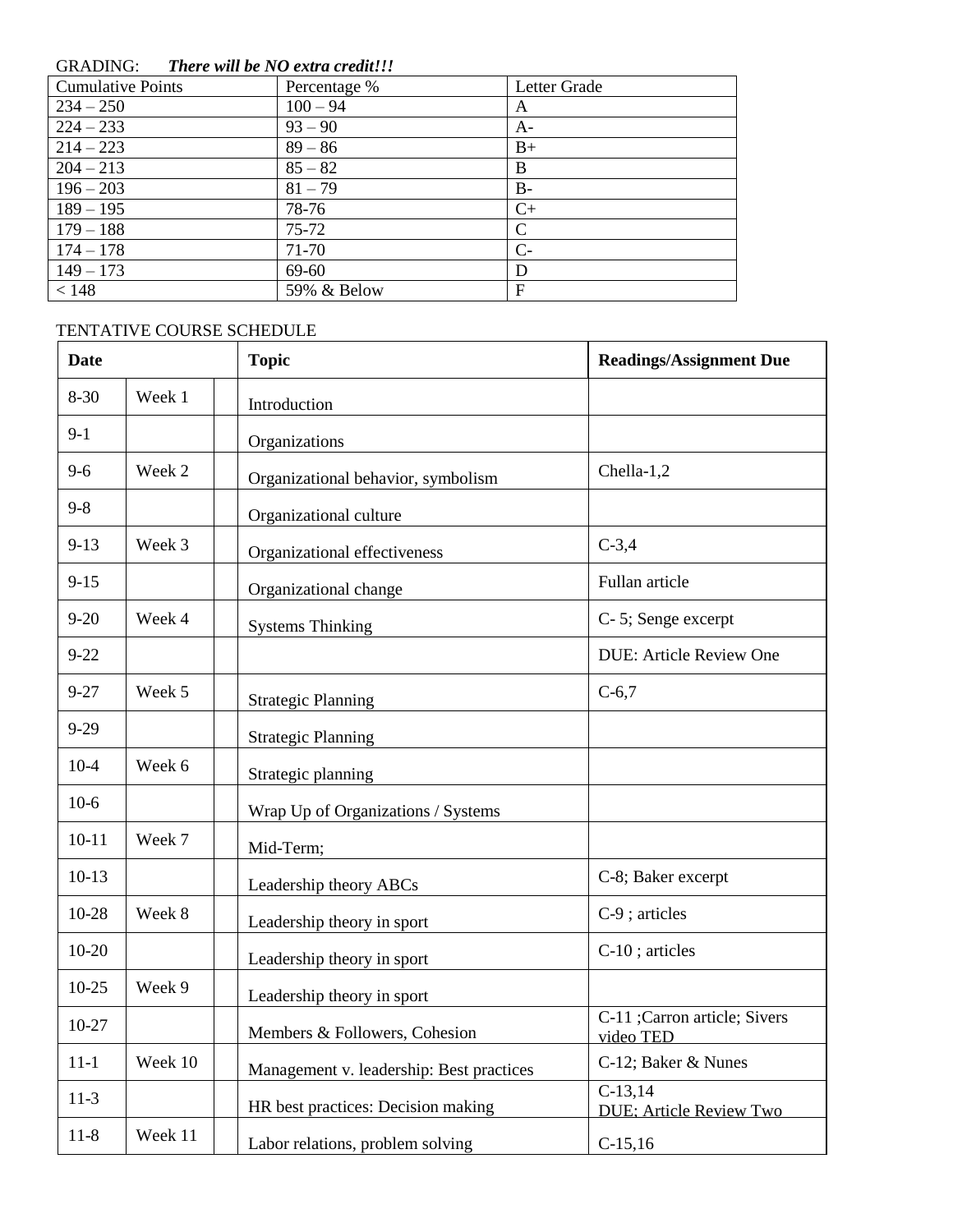| Date      |         |        | <b>Topic</b>                     | <b>Readings/Assignment Due</b> |
|-----------|---------|--------|----------------------------------|--------------------------------|
| $11 - 10$ |         |        | Negotiation, conflict resolution | C-17; Vernaccia et al excerpt  |
| $11 - 15$ | Week 12 |        | Relationships & communication    | Pitino excerpt; articles       |
| $11 - 17$ |         |        | <b>Research Presentations</b>    |                                |
| 11-22     |         | $\ast$ |                                  |                                |
| 11-29     | Week 13 |        | <b>Research Presentations</b>    |                                |
| $12-1$    |         |        | <b>Research Presentations</b>    |                                |
| $12-6$    | Week 14 |        | <b>Research Presentations</b>    |                                |
| $12 - 8$  |         |        | <b>Research Presentations</b>    |                                |
| $12 - 13$ | Week 15 |        | <b>Research Presentations</b>    | <b>DUE: Final Exam</b>         |
| $12 - 15$ |         | $\ast$ | <b>Research Presentations</b>    |                                |

*Note: Faculty reserves the right to alter the schedule as necessary.*

PROFESSIONAL BEHAVIOR: Students are expected to exhibit professional behaviors and dispositions at all times.

CORE VALUES COMMITMENT: The College of Education and Human Development is committed to collaboration, ethical leadership, innovation, research-based practice, and social justice. Students are expected to adhere to these principles.